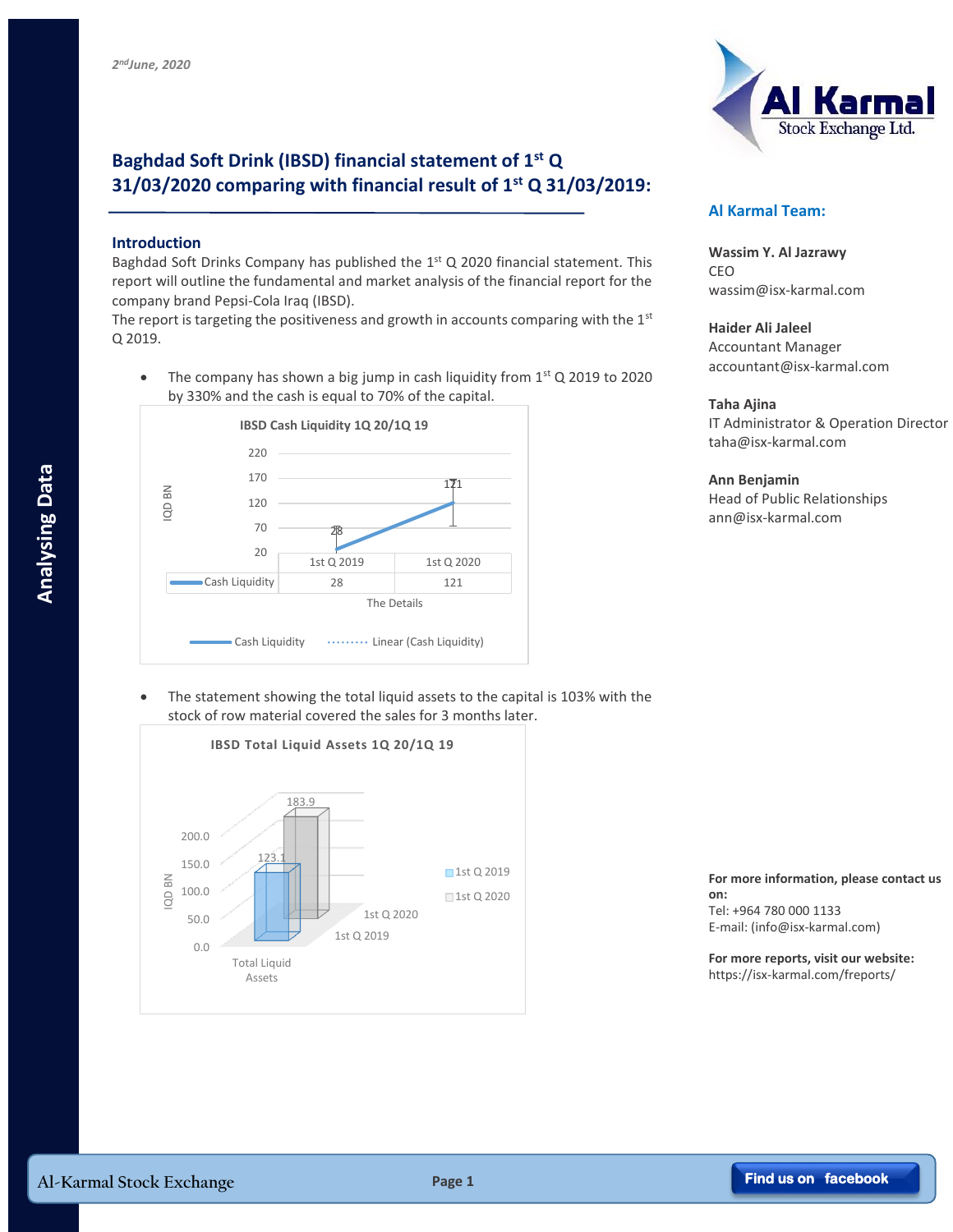



• In addition, the balance was showing, and the growth of the total assets by 20% in 1st Q 2020 compared to 2019.

- The book value per share is 2.125.
- The revenue has increased by 10% compared to  $1<sup>st</sup> Q$  2019.

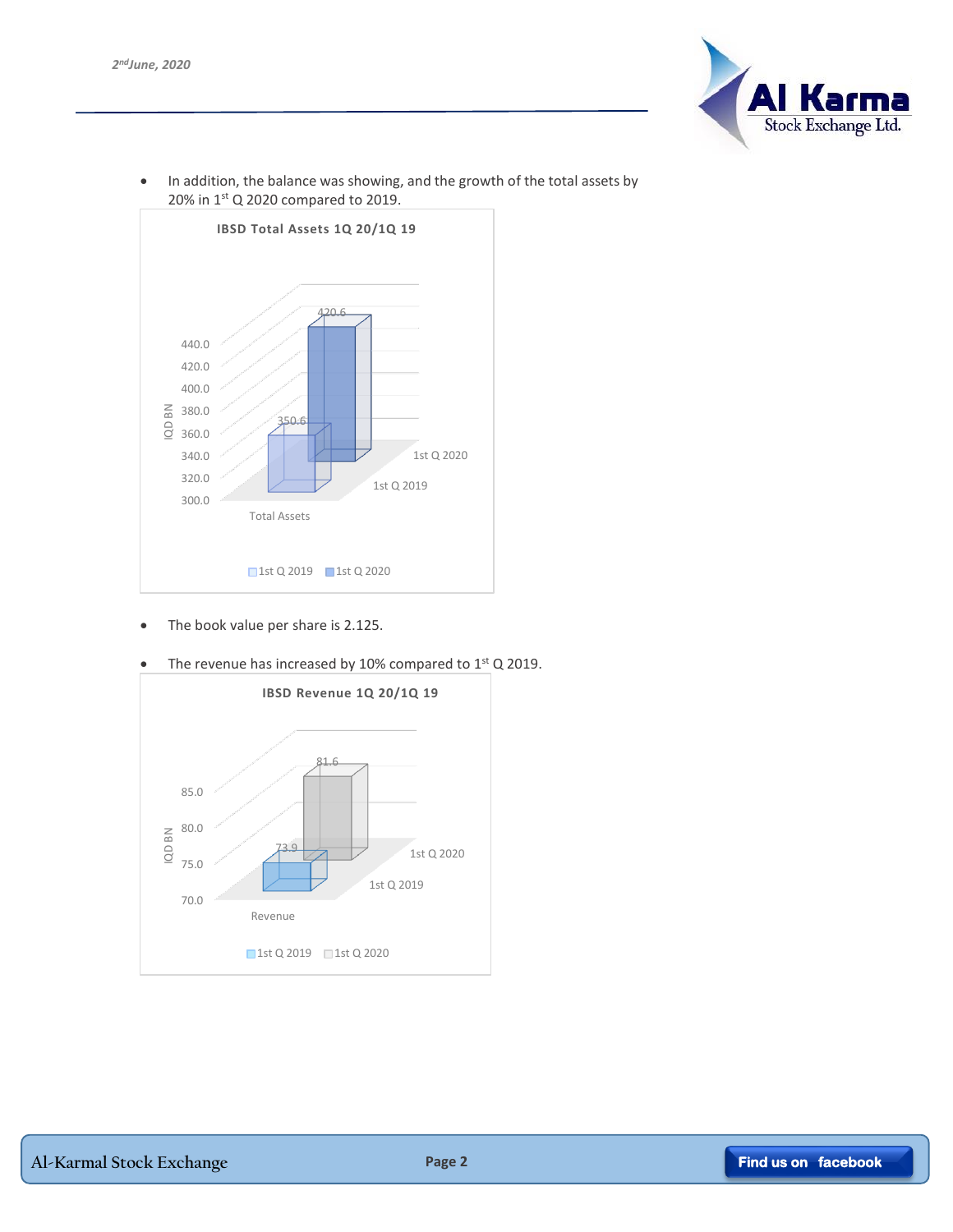

• The profit and loss statement shows net profit before tax by IQD 10.1bn equivalent to \$ 8.4m by 22% increase compare to the same period 2019.



 Historically, known the company has made 19.5% net profits for the year ended at 2019 and they can distribute dividends within the next GA as expected at end of June or July.